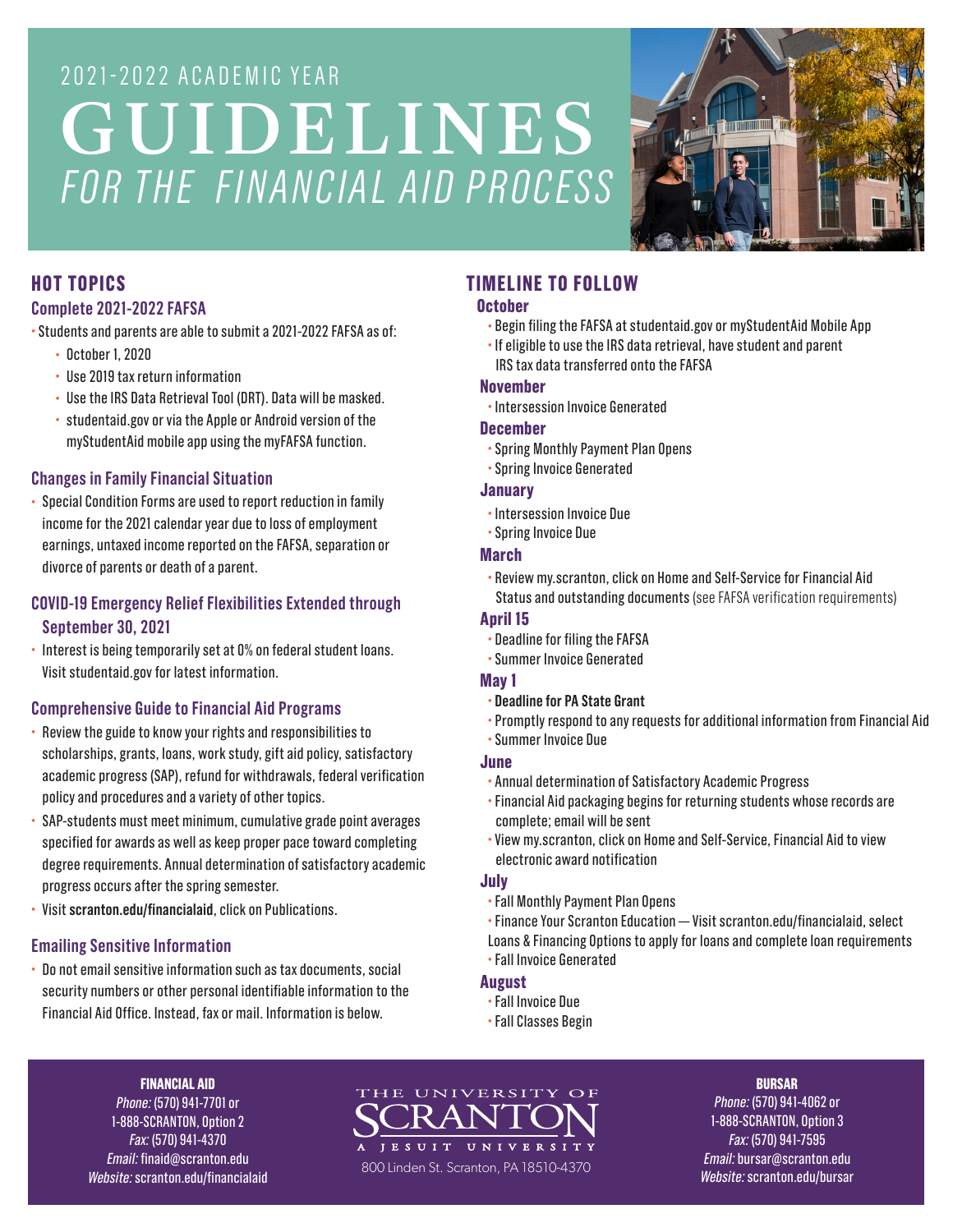# **FAFSA CHECKLIST**

- To complete the FAFSA, you will need:
- $\Box$  Social Security Number Student and Parent(s)
- $\Box$  Alien Registration Number (if you are not a U.S. citizen)
- $\Box$  2019 federal income tax returns, W-2s (review Box 12 and 14 for untaxed pension contributions), and other records of money earned. (Note: You may be able to transfer federal tax return information into FAFSA using the IRS Data Retrieval Tool.)
- $\Box$  Current bank statements and records of investments. For example, S corporation or investment farms (if applicable)
- $\Box$  2019 records of untaxed income (if applicable)
- $\Box$  Federal Student Aid ID and password to electronically sign for student and parent. (If you do not already have one, visit studentaid.gov to obtain one.)

# **COMMON FAFSA ERRORS**

- Using an incorrect student Social Security number.
- Reporting name incorrectly. (Use official name on SSN card.)
- Misreporting the number of people in the family household for the future academic year.
- Misrepresenting parents' current marital status.
- Misreporting the number of dependent household members that will actually be enrolled for the future academic year.
- Misreporting the amount of federal tax paid. Must report tax paid, not tax withheld.
- Neglecting to report all applicant's assets.

# **WHAT TO EXPECT AFTER FILING**

- 1. An e-mail notification providing a link to your Student Aid Report (SAR) will be sent to the student e-mail provided on the FAFSA.
- 2. The Financial Aid Office will generate an email to the student (Royal mail) and parent (FAFSA provided email) indicating receipt of the FAFSA.
- 3. Beginning in June, as records are completed, an e-mail will be sent directing the student to view the electronic award notification on my.scranton, click on Home and Self-Service portal.
- 4. Eligibility for need-based aid programs is determined using the information supplied on the FAFSA. If a family's financial situation has changed significantly from the prior year, needbased aid, including University of Scranton award(s) may increase or decrease.
- 5. Award amounts are influenced by choice of housing. Students who change from University owned housing to off-campus or commuter housing will have their need-based aid eligibility determined using a lower cost of attendance budget. University of Scranton need-based awards may be reduced on average \$5,000 an academic year.

# **FAFSA VERIFICATION REQUIREMENTS**

The U.S. Department of Education randomly selects students, through the Financial Aid Office (FAO), to verify data entered on the FAFSA. If selected, the FAO will be requesting:

- 1. Online Verification Forms (available under my.scranton, Student Tab)
- 2. 2019 Federal Tax Returns for student and parent(s), including tax schedules for student and parent(s)
	- Avoid having to submit tax returns by choosing to use the IRS data retrieval option when completing the online FAFSA

# **Review Financial Aid Status on my.scranton Portal**

- Periodically review my.scranton portal, click on Home and Self-Service to review your Financial Aid Status and check the requirements sections to determine if any outstanding documents are being requested to complete your financial aid record.
- All 2021-2022 documents should be submitted by May 1.

# **WORK STUDY PROGRAM**

To be considered for the Federal Work Study program, students must file the FAFSA and indicate their interest in the program. Students are required to complete a Work Study application via the my.scranton. edu portal. Students employed in the 2021 spring semester will be prompted to complete the online work study application in April 2021 when entering work study hours. Students who are eligible to return to their previous work study position(s) and who have been requested to return by the employing department will have work study placement notifications issued to their department supervisors in Summer 2021 as long as all Financial Aid requirements are satisfied.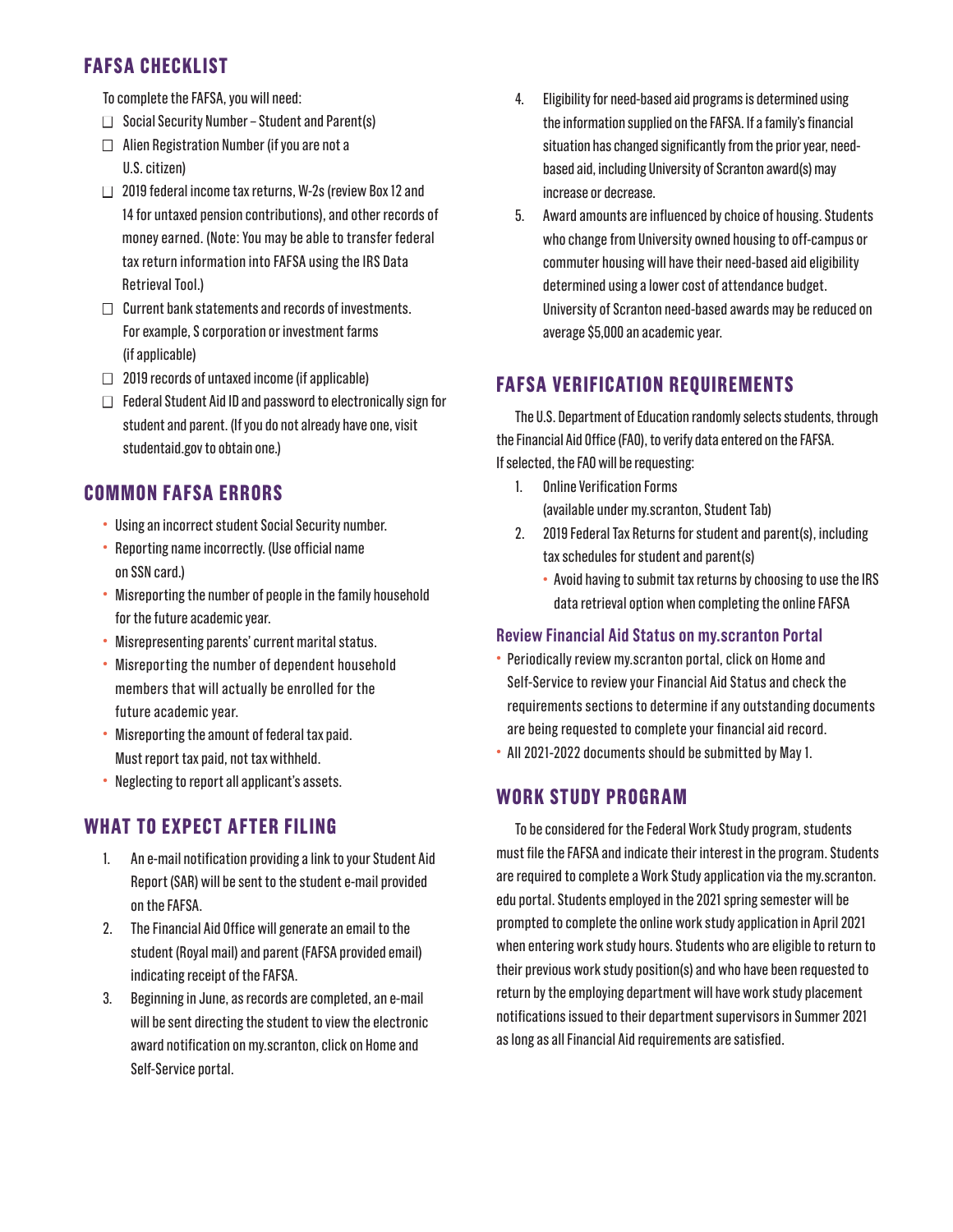# **FINANCING YOUR SCRANTON EDUCATION**

Detailed information on each program and requirements is located at **scranton.edu/financialaid**, select Loans & Financing Options

#### **1. Payment to the University of Scranton**

- Check or money order
- ACH and credit card payment options available at my.scranton portal
- **2. Monthly Payment Plan** 
	- \$35 enrollment fee per semester
	- Allows no interest monthly payments instead of making lump sum direct payments
	- May combine interest free payments with smaller loans to maximize savings

# **3. Federal Direct Stafford Loan Program**

- Student is the borrower
- Repayment begins six months after student graduates or drops below half-time
- First time Undergraduate borrowers as of July 1, 2013 are subjected to 150% Subsidized Loan Limit
- All first-time borrowers must complete Entrance Counseling and Master Promissory Note

#### **Aggregate Loan Limits for Federal Direct Stafford Loans**

#### Dependent Undergraduate Student

\$31,000 — No more than \$23,000 of this amount may be in subsidized loans.

#### Independent Undergraduate Student

\$57,500 — No more than \$23,000 of this amount may be in subsidized loans.

## Graduate Student

\*\$138,500 — No more than \$65,500 of this amount may be in subsidized loans.

#### Masters Health Administration and MBA/MHA Dual Degree

\*\$224,000 — No more than \$65,500 of this amount may be in subsidized loans.

\*The graduate aggregate limit includes Stafford Loans received for undergraduate study.

# **4. Federal Direct Parent PLUS Loans and Direct PLUS Graduate Loans**

- Parent Loan for dependents and graduate students based upon credit-worthiness
- FAFSA required
- Payments can be deferred
- Determine full amount needed for the entire academic year when applying
- Parent of dependent or Graduate student must complete Master Promissory Note

# **ANNUAL LOAN LIMITS**

| <b>Undergraduate Dependent</b><br><b>Students</b>                                                        | <b>Base Amount</b> | Unsubsidized<br><b>Loan Amount</b> |
|----------------------------------------------------------------------------------------------------------|--------------------|------------------------------------|
| Freshman: 0 to 29 credits                                                                                | \$3,500            | \$2,000                            |
| Sophomore: 30 to 59 credits                                                                              | \$4,500            | \$2,000                            |
| Junior: 60 to 89 credits                                                                                 | \$5,500            | \$2,000                            |
| Senior: 90 + credits                                                                                     | \$5,500            | \$2,000                            |
| <b>Teacher Certification &amp; Preparatory</b><br>Coursework for Graduate or Profes-<br>sional Admission | \$5,500            | \$O                                |
| Undergraduate Certificate                                                                                | \$2,625            | \$O                                |

| Undergraduate Independent and<br><b>Dependent Students Whose Parents</b><br><b>Are Denied PLUS</b>     | <b>Base Amount</b> | Additional<br>Unsubsidized Loan<br>Amount |
|--------------------------------------------------------------------------------------------------------|--------------------|-------------------------------------------|
| Freshman: 0 to 29 credits                                                                              | \$3,500            | \$6,000                                   |
| Sophomore: 30 to 59 credits                                                                            | \$4,500            | \$6,000                                   |
| Junior: 60 to 89 credits                                                                               | \$5,500            | \$7,000                                   |
| Senior: 90 + credits                                                                                   | \$5,500            | \$7,000                                   |
| <b>Teacher Certification &amp; Preparatory</b><br>Coursework for Graduate or<br>Professional Admission | \$5,500            | \$7,000                                   |
| Undergraduate Certificate                                                                              | \$2,625            | SO                                        |

#### *Preparatory Coursework not to exceed 12 consecutive months.*

| Graduate Level | Unsubsidized Loan Amount                                                |  |
|----------------|-------------------------------------------------------------------------|--|
| Each Year      | \$20,500                                                                |  |
| Each Year      | \$33,000<br>Masters Health Administration<br><b>MBA/MHA Dual Degree</b> |  |

## **5. Alternative Loan Programs**

- Student is the borrower and credit-worthy co-signer needed
- Apply early, be proactive and contact lender throughout the process
- Determine full amount needed for the entire academic year when applying

## **Manage Your Loan Debt**

The debt incurred while completing a college education is an investment in the future. Be aware of the loan debt you are incurring. The studentaid.gov website provides federal loan information. Alternative Loans are with an individual lender.

## **Annual Loan Information-Act 121 of 2018**

Students will be notified of the balance of education loans borrowed to date by July.